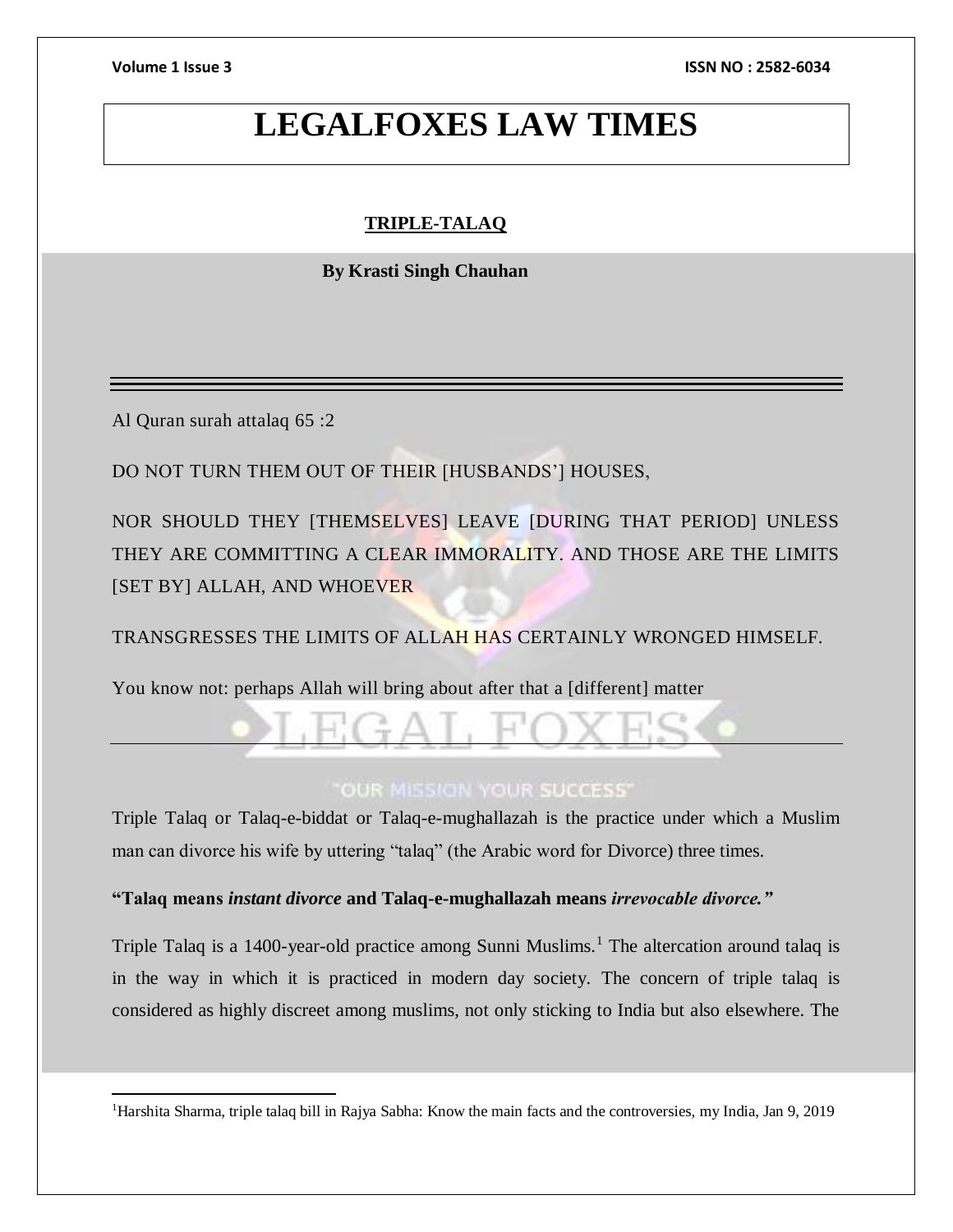$\overline{a}$ 

### **Volume 1 Issue 3 ISSN NO : 2582-6034**

strings of controversy began when **Caliph Umar** pronounced the validity of talaq-e-biddat and since then this word remains under-defined.

My writing will be based on my very strong perception that –

## *"Sacred Quran is very cautious in matter of divorce"*

and it is wrongly interpreted in terms of talaq in today's society leading to injustice towards woman. This essay moreover ascertains various elucidation since Muslim law isn't codified and subject to shariat law.<sup>2</sup> This essay deals with the question of triple talaq within the light of the appeal filed in the Supreme Court tending to announce such talaq invalid. This paper also underlines "The Muslim Women (Protection of Rights on Marriage) Bill, 2017" with aim and objectives to conclude with a few curious analyses.

Today, we are living in 21<sup>st</sup> century and it is called The Modern Era. Every individual, person, group of people possess some fundamental rights enshrined for them in The Constitution of India. Everybody has a right to raise their voices against any kind of exploitation under the name of traditions that are causing distress to them. Few examples of the same are: *Child Marriage, Sati Pratha, Abolition of Widow Remarriage etc,*all these were very strongly followed as traditions but as the time changed they became the basis of sorrow, exploitations and caused many social evils in the society and then the people who suffered came forward to fight against these evils and succeeded upon them. In the same chain one more tradition has emerged as a major issue i.e. Triple Talaq. India is drastically facing Triple Talaq issue in the Muslim community. Especially Muslim religion women are so much worsely effected by triple talaq problem. Just consecutive pronunciation of a word thrice finishes the relationship between husband and wife. This has been an issue of concern for over 65 years for Muslim woman in India, who comprise approximately 8% of the population as per 2011 census. This pronouncement can be oral or written by electronic means such as email, SMS and WhatsApp. With the advent of technology, the concept of triple talaq has become easier to execute. There were several cases reported about husbands sending messages on voice notes or even pictures over Snapchat to utter talaq and divorce their wives. The right of such a divorce was without any reasonable grounds, and was vested only with the husband which made the wives silent victims.

<sup>2</sup>Muslim Personal Law (Shariat) Application Act, 1937, No.26, Act of Parliament, 1937 (India)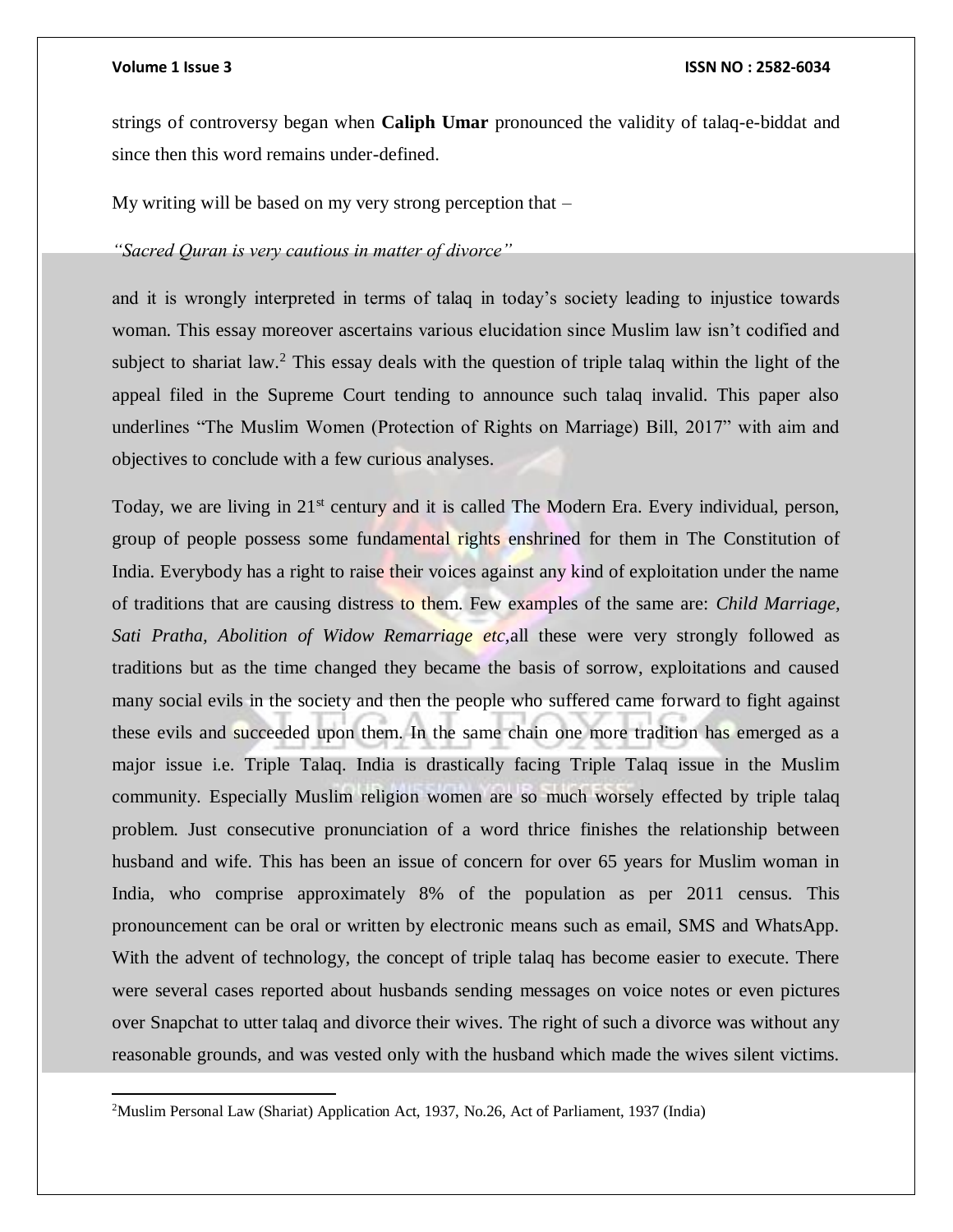Youth is misusing this law, within a blink of eye, the life of a woman and her children gets destroyed. A divorced woman may not remarry her divorced husband unless she first marries another man called NikahHalala. This weird and sinful culture adversely affects the life of Muslim women as it creates mental insecurity, threats of sudden divorce, and also encourages polygamy. Hence, puts a question mark on the Gender Equality, the dignity of women, justice, human rights and women empowerment.

*Basic Terminologies have been discussed below to give the reader a clear understanding of this issue:*

- **1. Mode of Divorce-** Triple Talaq is the practice in Islam under which a Muslim man could legally divorce his wife by pronouncing "talaq" three times. The pronouncement could be oral or written, or, in recent times, delivered by electronic means such as telephone, SMS, email or social media and the same could be done on his whimsy.
- **2. Revocability of Divorce-** Under this system, it was not necessary or required of him to cite any reason for divorcing his wife. The revocability or irrevocability of divorce was decided based on the period of iddat where it was ascertained whether the wife is pregnant or not.

- **3. Waiting Period-** In the recommended practice, a waiting practice was required before each pronouncement of talaq, during which reconciliation was attempted. However, it had become common to make all three pronouncements in one sitting.
- 4. **NikahHalala-** This is also known as Tahleel marriage. It is a practice in which a woman, after being divorced by triple talaq, marries another man, consummates the marriage, and gets divorced again in order to be able to remarry her former husband. According to me, Nikahhalala is akin to rape, its worse than the concept of Agni-Pareeksha, here a wife has to prove that she is not *haram* for her husband by having sex or we may say by importing her soul with another man. I mean how can we accept it in a country where Goddess is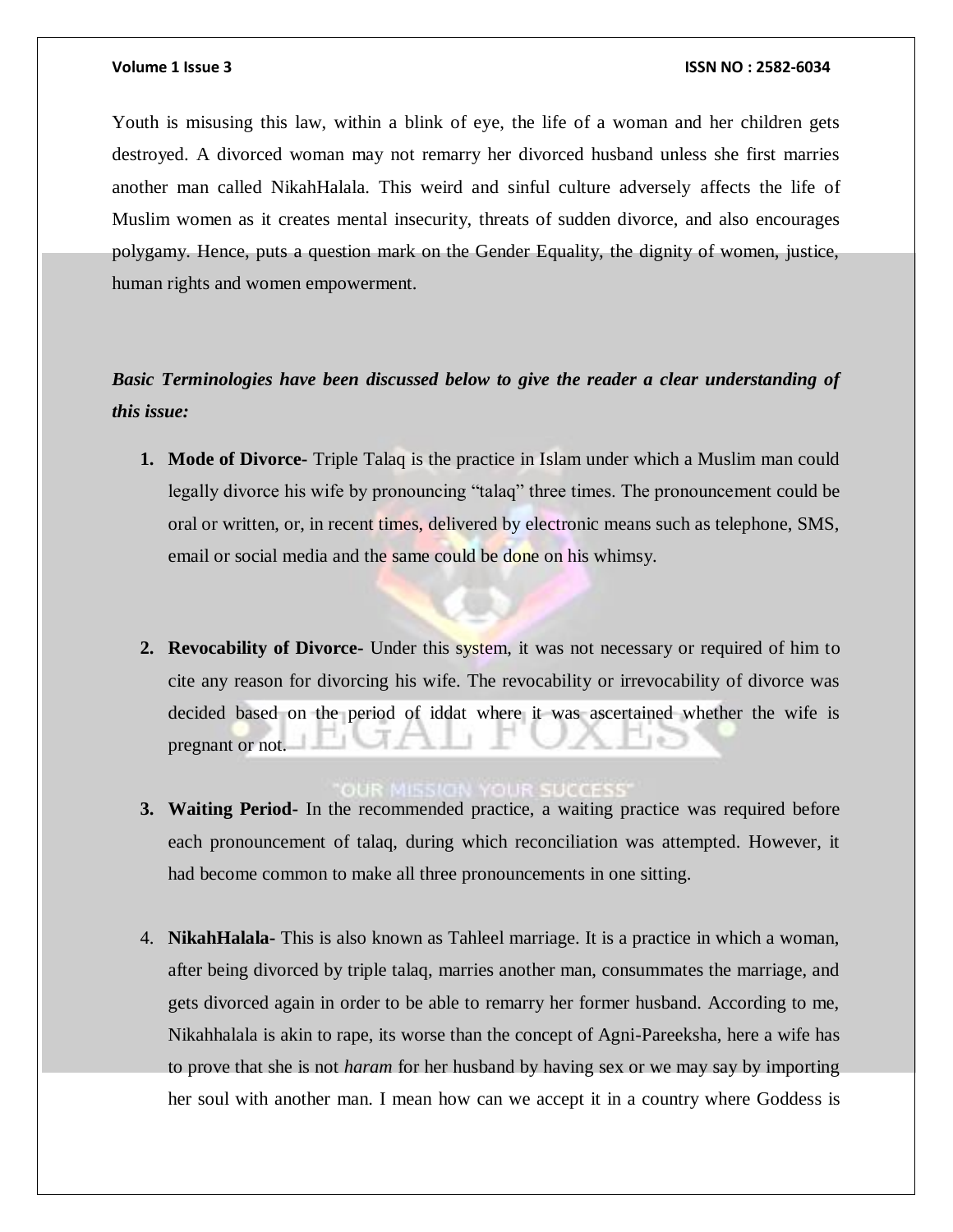worshipped and Woman empowerment is advocated so strongly. This is not only an injustice towards the women but it is also giving rise to other sorts of criminal practices. In one of the articles of India Today, I read how maulvis take money for one-night stand with divorced women trying to save their marriage and how a Tantrik "Rapes" 21-yearold for NikahHalala after husband gives triple talaq.

When our present Prime Minister, Mr. Narendra Modi started a campaign for Uttar Pradesh election 2017, Muslim women raised this issue asking the government to find some solution against it. In fact, many Muslim countries like Iraq, Saudi Arabia and Pakistan completely banned this unethical law years ago. The other countries that have abolished instant triple talaq include includeCyprus and Turkey because they have adopted secular family laws. Some countries have abolished instant Triple Talaq because they do not recognize divorce outside the court such as Tunisia and Algeria. Iran has also abolished Instant triple talaq as it follows Shia Law and Instant Triple Talaq is a practice under the Sunni Law. The scenario, in India, is a bit different though, religious sentiments play a great role in decision making here and the absence of a Uniform Civil Code is one of the major disadvantages in the way of striking out certain practices that are a part of the system from time immemorial but nobody feels it that particular practice and instant Triple Talaq is one such example. Althoughour government has also taken stern step against this on 22<sup>nd</sup> August 2017, Indian Supreme Court deemed triple talaq unconstitutional and also formulated a bill called *The Muslim Women (protection of rights on marriage) bill,2017* by which Triple Talaq in any form will be illegal and void with upto 3 years' jail for the husband. One thing is undeniable that once this bill will become a law, no more Muslim women will face such adversity in future. But for that this situation should not be seen by religious eye and society should also come forward to act against this social evil without any prejudice. Because no nation can progress without active and equal participation of women.

**The Ignition: ShayaraBano Case**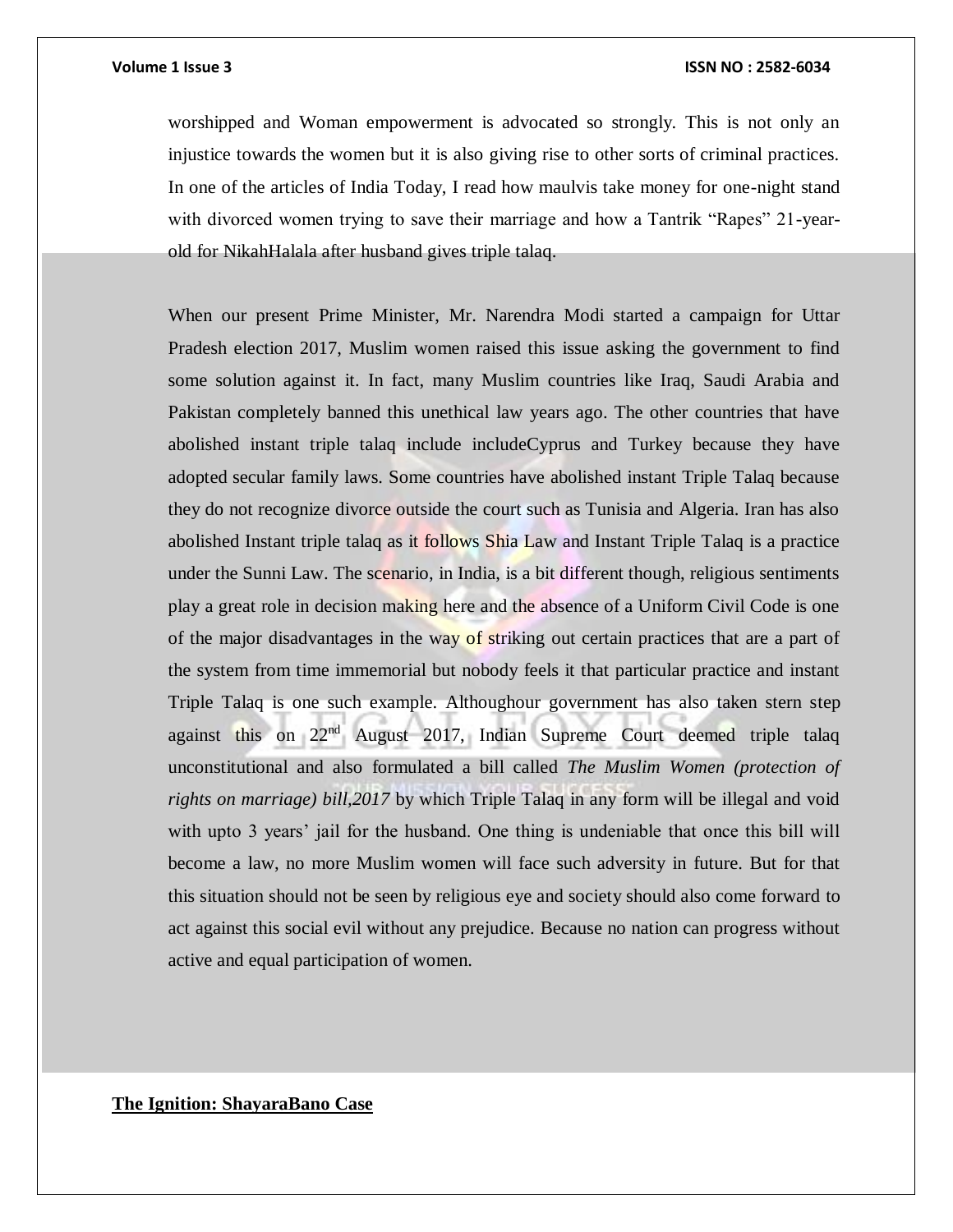### **Volume 1 Issue 3 ISSN NO : 2582-6034**

In India, the issue of triple talaq raised to fire when **ShayaraBano** of age 36 years old native of Uttarakhand knocked the doors of Supreme Court in 2016 asking for justice and requested that the talaq-e-biddat articulated by her spouse be settled as void, after her 14 years marriage ended unexpectedly in 2015. She regularly faced domestic harassment, after 13 years of marriage and two children, Ms. Bano's life was shattered in October 2015 when she received a speed post from her husband, Rizwan Ahmed, a property dealer based in Allahabad. The letter contained a pronouncement of instant triple divorce—Talaq, Talaq, Talaq. She moreover fought that such one-sided, unexpected and irreversible form of divorce be pronounced unlawful, contending that the practice of triple talaq abused the elemental rights of Muslim women. $3$  The appeal subsequently challenges the legitimacy of triple talaq on the touch stone of Article 15, Article 25, Article 21 and Article 14.

### It is stated that:

 $\overline{a}$ 

"*It is submitted that devout officers and clerics like Imams, Maulvis, etc. who proliferate, bolster and approve practices like talaq-e-biddat, nikahhalala and polygamy are terribly abusing their position, impact and control to subject Muslim ladies to such gross practices which treats them as chattel, thereby damaging their essential rights revered in Article 14,15,21 and 25 of the constitution."*

## $A$   $\vdash$   $H'$

### **Article 14 in The Constitution of India 1949**

### **OUR SUCCESS**

**14. Equality before law:** The State shall not deny to any person equality before the law or the equal protection of the laws within the territory of India

 This form of law is manifestly arbitrary in the sense that the material tie can be broken capriciously and whimsically by a Muslim man without any attempt at reconciliation so as to save it and such practice clearly the right of equality as the Muslim man holds the ultimate power in this regard whereas woman has no say in it.

<sup>3</sup> Omar Rashid, Who is ShayaraBano, the triple talaq crusader?, The Hindu, April 7, 2018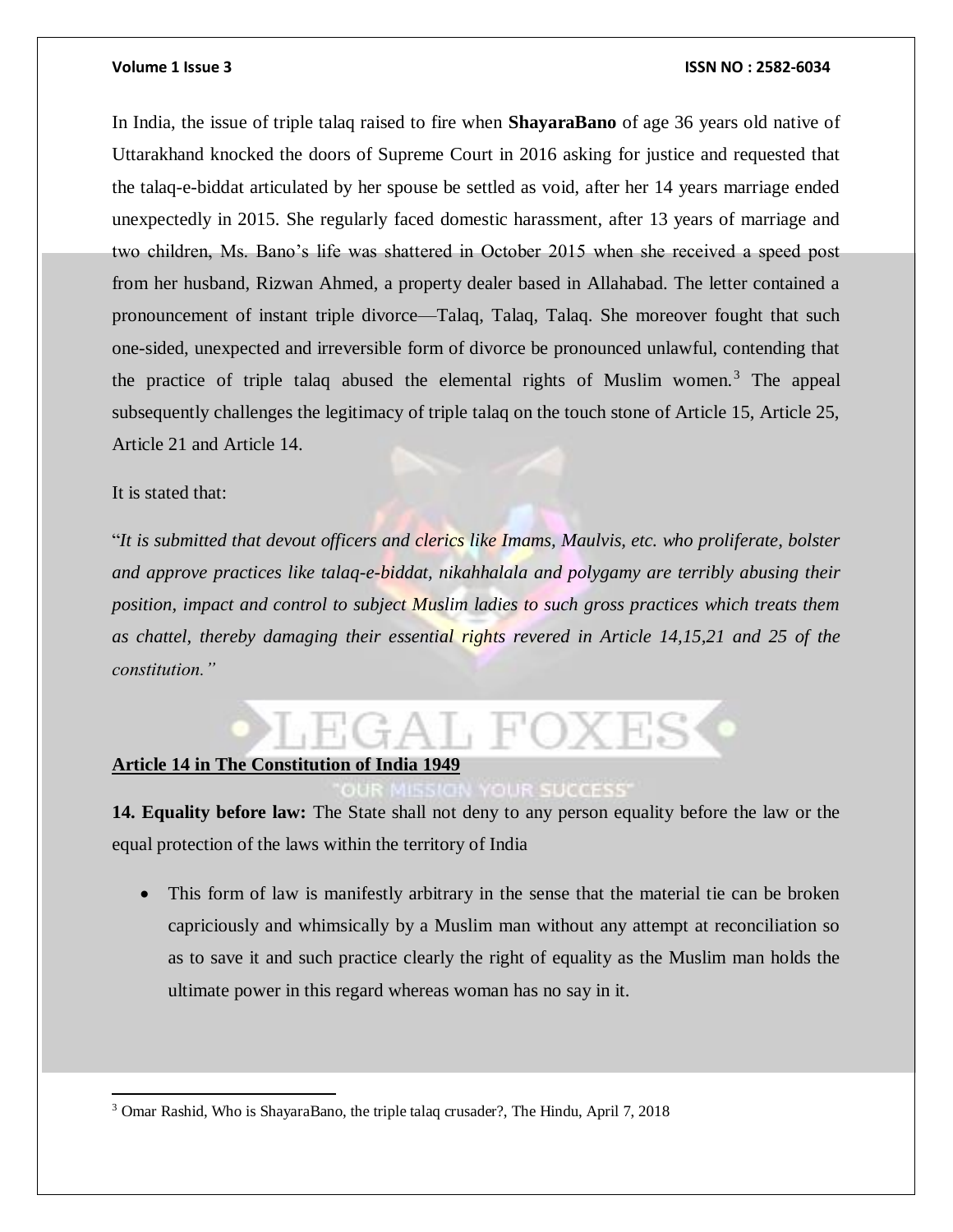### **Article 15 in The Constitution of India 1949**

### **15. Prohibition of discrimination on grounds of religion, race, caste, sex or place of birth**

**(1)** The State shall not discriminate against any citizen on grounds only of religion, race, caste, sex, place of birth or any of them

 While a husband married under Muslim Law can unilaterally obtain a divorce without any court proceedings by resorting to Talak, a wife married under that law cannot unilaterally get rid of the marital tie. She can have a unilateral extra-judicial divorce by Talak-i-Tawfeez only when such power has been conferred on her by the husband. She can have extra-judicial divorce by the Khula or Mubaraat mode, but that again only when her husband consents thereto. Therefore, in the main, the position in law is that while a husband to a Muslim marriage can untie the marital tie at anytime and anywhere, a wife to such a marriage has been denied any such power and cannot have the marriage dissolved except through Court and that too only on one or more of the grounds specified in the legislation. Hence, the discrimination is obviously grounded on sex alone and therefore it clearly violates Article 15.

## **Article 25 in The Constitution of India 1949**

# **25. Freedom of conscience and free profession, practice and propogation of religion**

(1) Subject to public order, morality and health and to the other provisions of this Part, all persons are equally entitled to freedom of conscience and the right freely to profess, practise and propagate religion

(2) Nothing in this article shall affect the operation of any existing law or prevent the State from making any law

 The fact that Muslim wives alone are so adversely discriminated against is a good ground for amending the law for their welfare and as a socially reformative measure under Article 25(2). An additional reason for statutory intervention is that talak-ul-biddat is also contrary to morality under Article 25(1)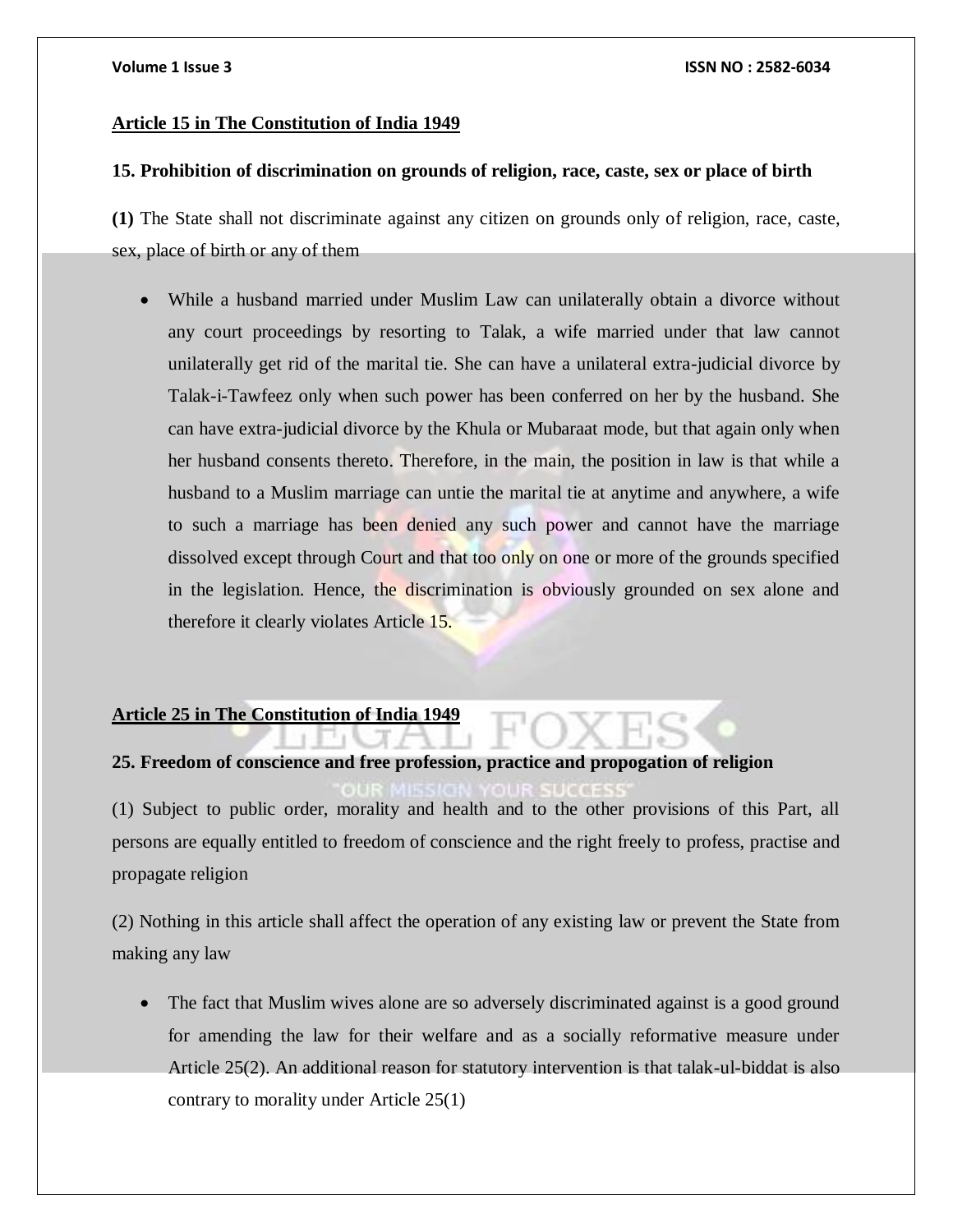### **Volume 1 Issue 3 ISSN NO : 2582-6034**

In **Yusuf v. Sowramma**, showed that the male has more power than woman in terms of dissolution of marriage.

Justice **Krishna Iyer** observed that: -

*"Since reliability isn't the characteristic of the judiciary, the view has been wandered by Muslim legal advisors that the Indo-Anglian legal work of the Islamic law of Judicial Separation has not actually been simply to the Holy Prophet or the Holy Book. They see that the Muslim spouse appreciates a subjective, one sided capacity to cause instant divorce does not accord with Islamic directives."*

In the landmark judgement of **ShamimAra v. State of U.P.<sup>4</sup>**

The SC Judgement, categorically laid down that for any talaq to become effective under the tenets of Quran, two conditions must be met. One, that talaq must be for a reasonable cause and second, that it must be preceded by any attempt of reconcialiation between the husband and the wife by arbiters.

## In **ShayaraBano and Ors. V. Union of India (UOI) and Ors Case<sup>5</sup>**

The 5 Judge bench that heard the case consists of multifaith religious members. The five judges from five distinctive communities are Chief Justice *JS Khehar*, a Sikh, *Abdul Nazeer*, a Muslim, *RF Nariman*, a parsi, *Judge Kurien Joseph*, a Christian and *UU Lalit*, a Hindu.

In a larger part 3:2 judgements, a five judge seat of the Supreme Court set aside talaq-e-biddat or instant or irreversible talaq as a "clearly subjective" practice, which isn't secured by Article 25 (freedom of religion) of the Constitution. Justices **Kurien Joseph and Rohintan Fali Nariman**each gave separate judgement over the validity of instant triple talaq, whereas Justice **UU Lalit**bolstered the judgement of Justice Nariman. This makes the trinity of judges who ruled against triple talaq.

<sup>4</sup>AIR 2002 SC 3551 <sup>5</sup> 2017 9 SCC 1

l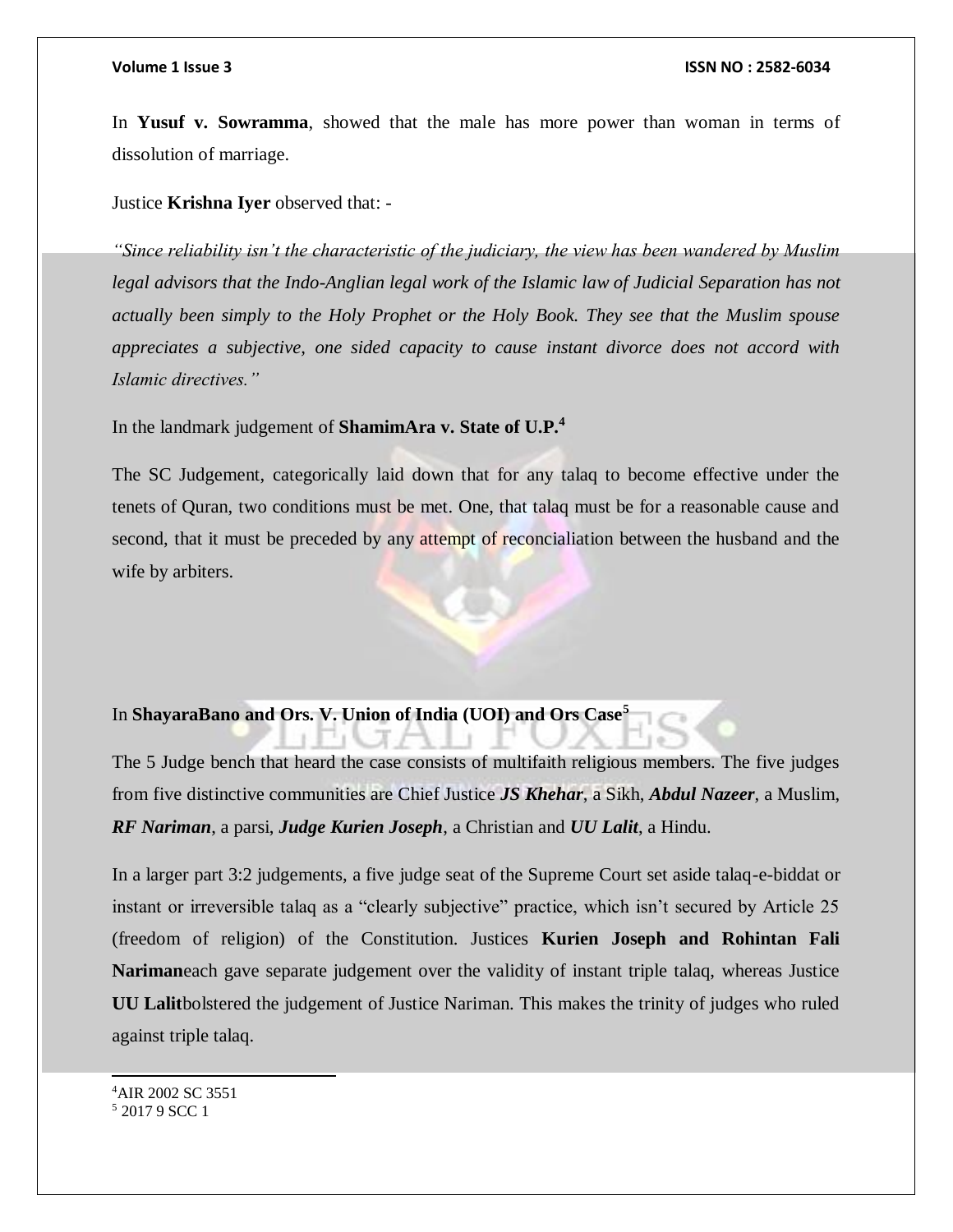$\overline{a}$ 

*The final order of the court at the conclusion of the judgement pronouncement session, Chief Justice Khehar tended to the court and concluded that "by majority of 3:2, talaq-e-biddat is set aside."<sup>6</sup>*

For ShayaraBano, the original petitioner in triple talaq case, the Supreme Court's verdict setting aside the unilateral practice was nothing short of a personal triumph. "I have felt the pain of having my home broken. I don't want other women to feel that way. It is a historic day for Muslim women." Exclaimed Ms. Bano, moments after the Court declared its judgement on triple talaq. Ms. Bano welcomed the SC's verdict with the belief that it would bring justice to Muslim women, married or unmarried, who either bore the pain of triple talaq or lived in constant fear of it.

Concludingly, I would say that considering the social and historical background of India, a bitter truth to be accepted is that women are always considered as the inferior gender. A woman's opinions were never given importance and instant triple talaq is an example of one such practice. Divorce is a very important and hardest decision of two spouses then also the so-called inferior gender is not given any right to have a say on such an important topic. Imagine a situation in which your whole world breaks down in front of you just by saying a word repeatedly three times, you are left with God knows how many children, no education, no future, no maintenance, and eventually no means to live. We talk about equality, we talk about women empowerment, we say that women are no less than a man but is it actually a reality? It may be a bit easy for people who are well educated, who know their rights and remedies, if not given fair chances but what about those women who never went to school, who were married at the age of, maybe 9, who is a mother of 4 kids at the age of just 18 and now her only dream is to live happily and suddenly she has no clue that for what mistake is she thrown out of her house to face a more difficult world. This is not a universal reality there are exceptions, it is not the man who is always on the wrong side but all that we are asking for is equality, whatever the situation may be equality is the basis of all. Atleast one deserves a reason; everyone has a chance to know- the right to be answered.

<sup>6</sup>KrishnadasRajagopala, Supreme Court sets aside instant 'talaq', The HINDU, August 22, 2017